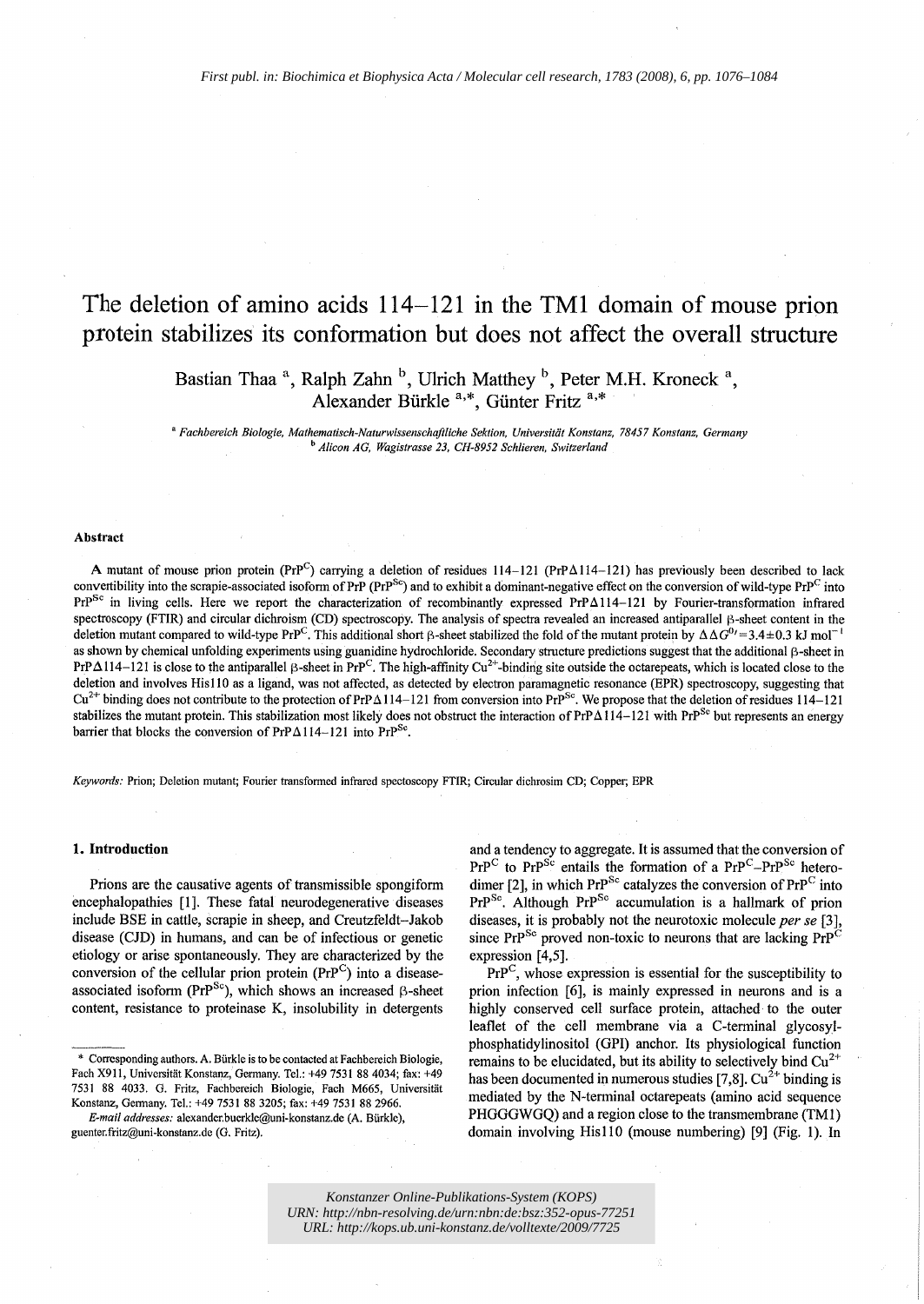

Fig. 1. Location of deletion mutation in PrP. (A) Schematic representation of  $Pr^{p}$  domain structure. The TM1 domain is shown in blue, deletion of aa 114-121 in cyan; location of  $\alpha$ -helices are indicated in red and location of  $\beta$ -sheets in yellow. (B) Model of PrP<sup>C</sup> using the same color code as in panel A. The N-terminal domain of PrP<sup>C</sup> (aa 23-126), which has not been characterized structurally, is shown as an extended loop structure; the location of the octarepeats within this region is shown in dark grey;  $\alpha$ -helices are shown in red and  $\beta$ -sheets in yellow.

addition to the membrane localization via the GPI anchor of  $PrP^C$ , transmembrane topologies of  $PrP^C$  have been described [10,11]. These transmembrane forms are inserted into the lipid bilayer of the endoplasmic reticulum via the TM1 domain of PrP<sup>C</sup>, a hydrophobic stretch between residues 111 and 134, encompassing the highly conserved hydrophobic core AGAAAAGA (amino acids 112-119).

The first link between the TM1 domain and prion disease became apparent by the fact that a peptide encompassing amino acids 106-126 (human numbering) induces neurotoxic effects in cultured primary brain cells [12-15].

Subsequently, it was shown that PrP mutants lacking the TM1 domain or part of it are not converted into  $PrP^{Sc}$  [16]. Specifically, murine PrP mutants with deletions of residues 114-121 [17] or 112-119 [18] are not converted into PrP<sup>Sc</sup>. Moreover, the deletion of 114-121 (henceforth termed PrP $\Delta$ 114-121) led to a reduction in the level of PrP<sup>Sc</sup> derived from endogenous PrP<sup>C</sup>-wt in scrapie-infected Neuro2a cells, *i.e.* the deletion mutant had a dominant-negative effect on PrP<sup>Sc</sup> accumulation [17].

Recently, we investigated in a collaborative study the effect of PrP $\Delta$ 114-121 in transgenic mice with respect to the physiological function of PrP<sup>C</sup> [19]. We could show that the  $PrP_{\Delta}114-121$  mutant was not intrinsically toxic in the presence or absence of PrP<sup>C</sup>. Co-expression of PrP $\Delta$ 114-121 with other deletion mutants showed that it alleviates the pathogenic effect of the PrP $\Delta$ 32-134 mutant, which is characterized by a spontaneous, non-infectious neurodegenerative syndrome distinct from prion disease. By contrast,  $PrP_{\Delta}114-121$ , enhanced the pathogenic effect of the PrP $\Delta$ 94-134 deletion mutant. In another study published simultaneously the effect of  $PrP_{\Delta}105-$ 125 in transgenic mice was investigated [20]. Both studies concluded that PrP<sup>C</sup> acts neuroprotective via constitutive activation of a putative PrP receptor. Conversion of  $PrP^C$  into  $PrP^{Sc}$  might disrupt the interaction between  $PrP^{C}$  and the  $PrP$ receptor, although the detailed molecular mechanism is still unclear. Likewise, the mechanism underlying the inconvertibility of PrP $\Delta$ 114-121 into PrP<sup>Sc</sup> has not been resolved so far.

A key to fully understand the function of the TM1 domain in PrP is the combination of data from different methodological approaches such as transgenic mice, cell biological model systems and biochemical structural studies. In this study we investigated the structural consequences of deleting residues  $114-121$  in murine PrP<sup>C</sup>.

#### 2. Materials and methods

# *2.1. Plasmid construction*

For recombinant protein expression, the cDNA of murine PrP coding for amino acids 23-230 was cloned into the *E. coli* expression vector pRSET A (Invitrogen) yielding pRSET A::PrP-wt. The expression vector for  $PrPA114-$ 121, pRSET A::PrP $\Delta$ 114-121, was constructed by subcloning the fragment of PrPA1I4-121 obtained by digesting pUCI9::PrPAII4-121 [17) with *Eco81I*  and *Eco91I* (MBI-Fermentas) into pRSET A::PrP-wt. The correct insertion was checked by DNA sequencing.

# *2.2. Recombinant protein expression and purification*

PrP-wt and PrP $\Delta$ 114-121 were expressed in *E. coli* BL21(DE3) as hexahistidine (His<sub>6</sub>)-tagged fusion proteins and purified to homogeneity as published previously [21). Briefly, inclusion bodies of the recombinant protein were denatured and subjected to affinity chromatography on nickel-NTA agarose. The . protein was refolded and oxidized while immobilized on the column, followed by elution with buffer containing imidazole. The  $His<sub>6</sub>$ -tag was then removed by thrombin cleavage. After ion-exchange chromatography, the protein was dialyzed against water and lyophilized. Purity was checked by SDS-PAGE.

### *2.3. Analytical methods*

Protein concentrations of PrP-wt and PrP $\triangle$ 114-121 were determined from the absorbance at 278 nm with the specific extinction coefficient  $\epsilon_{278 \text{ nm}}$ =63.130 M<sup>-1</sup> cm<sup>-1</sup> calculated from the amino acid sequence (www. expasy.org/tools/protparam.html). The presence of the disulfide bond was checked using disodium 2-nitro-5-sulfonatosulfanyl-benzoate [22].

#### *2.4. CD spectroscopy*

Circular dichroism (CD) spectra were recorded at 298 K with a spectropolarimeter J-715 (Jasco) at protein concentrations of 20 to 75  $\mu$ M in 0.10 cm and 0.0 I cm quartz cells. The Iyophilizcd protein was dissolved in 20 mM NEM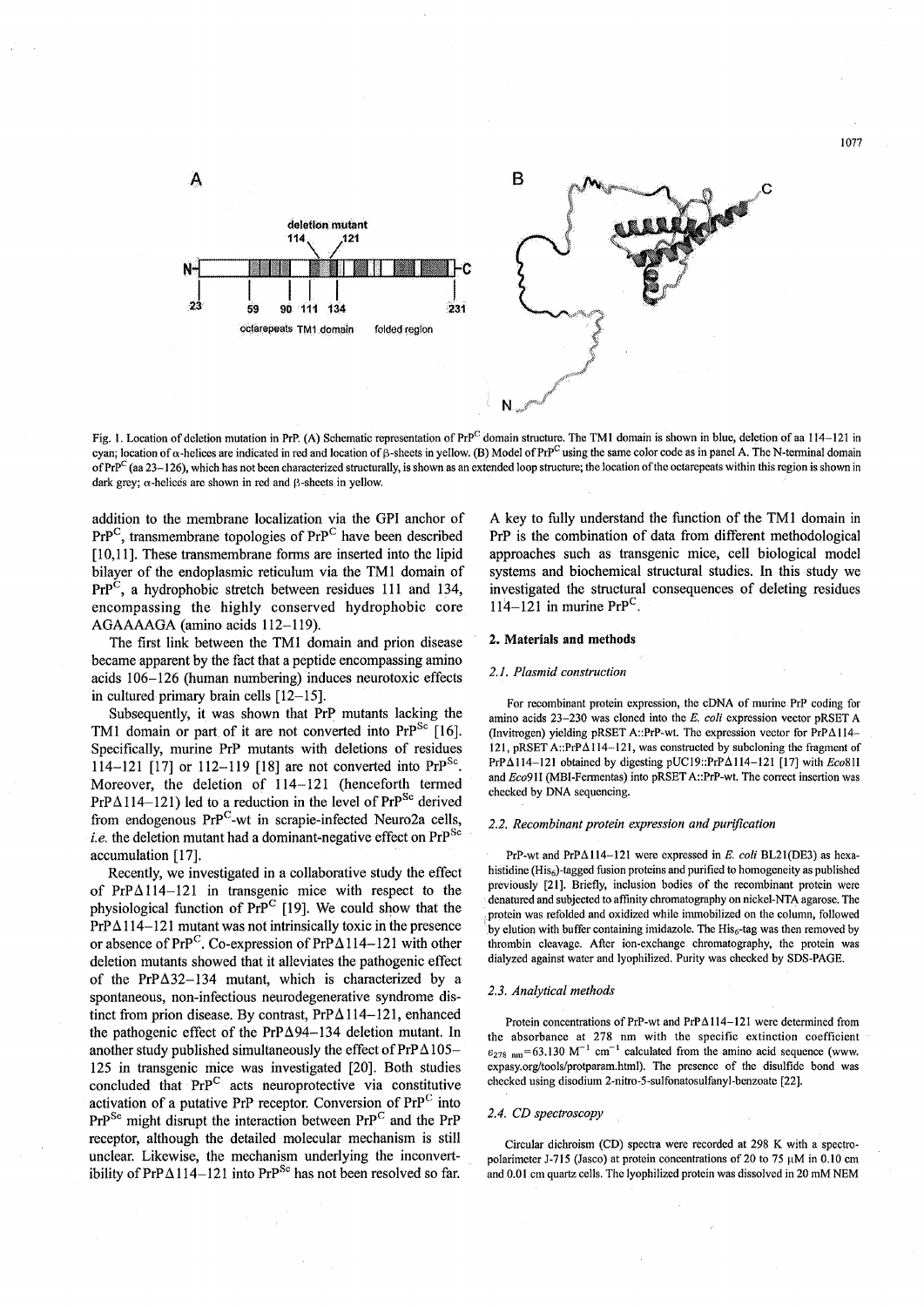in D<sub>2</sub>O, pD 7.0. At least four spectra were recorded between 260 and 180 nm, averaged and corrected for the buffer spectrum. The secondary structure content of PrP wt and PrP $\Delta$ 114-121 was calculated by a least-square fit according to Chartg et al. [23] implemented into the interface Dicroprot [24], which uses a base set of four CD spectra typical for each type of secondary structure. Furthelmore the secondary structure content was assessed with the programs SELCON [25], CONTINLL [26] and CDSSTR [27] using a base set of 43 CD spectra of proteins with known structure. The latter 3 programs are implemented in the interface CDPro [28].

The stability of the protein against denaturation was assessed using guanidine hydrochloride (GdnHCI) by adding aIiquots of a 7 M GdnHCI stock solution (pH 6.0) to PrP-wt or PrP $\Delta$ 114-121 (concentration: 15  $\mu$ M, in 20 mM MES in  $D_2O$ , pD 6.0) and measuring the ellipticity at 222 nm. The values were recorded ten times and averaged. Assuming a two-state folding mechanism, the difference in free energy  $(\Delta G)$  between folded and unfolded state is calculated according to Pace:

#### $\Delta G = -RT \ln [Fd/(1 - Fd)]$

where  $R$  is the gas constant,  $T$  the absolute temperature and  $Fd$  the fraction of unfolded protein [29]. The data from the denaturation experiments were analyzed by a nonIinear least-square fit using the program Origin version 7.0 (Origin Lab).

#### *2.5. FTIR spectroscopy*

All measurements were performed in  $D<sub>2</sub>O$ , which does not adsorb in the region of the amide I transitions of the peptide backbone. Lyophilized PrP was dissolved in  $D_2O$ . The pD was adjusted to 7.2 by addition of concentrated DCI or NaOH. The samples were equilibrated overnight at room temperature in order to achieve complete proton-deuterium exchange of the backbone amides. The protein concentration was  $150 \mu$ M throughout. Spectra were recorded at 293 K on a Bruker Tensor 27 FTIR spectrometer accumulating 128 scans at a resolution of 2 cm<sup>-1</sup>; spectra of  $D_2O$  were recorded under the same conditions and subtracted from the sample spectra. The position of individual IR transitions in the amide I' region between 1700 and 1600 cm<sup>-1</sup> was resolved by second order derivative spectra. For protein secondary structure analysis the spectra were fitted with a set of 8 Lorentzian line shaped transitions.

# *2.6. EPR spectroscopy*

Spectra were recorded on a Bruker Elexsys 500 instrument, with the following settings: microwave frequency 9.34 GHz (X-band), microwave power 0.2-4 mW, modulation frequency 100 kHz, modulation amplitude I mT, temperature 22 K; 10 spectra between 240 and 380 mT were averaged for each sample.

The protein was 20  $\mu$ M in 25 mM NEM buffer + 20% (v/v) glycerol in D<sub>2</sub>O. pD 7.0. Copper(II) was added as CuSO<sub>4</sub>. Only 0.9 equivalents of Cu<sup>2+</sup> were added in order to selectively probe the  $Cu<sup>2+</sup>$ -binding site close the TM1 region of PrP. The concentration of CUS04 stock solutions was detennined by flame atomic absorption spectrometry (SpectrAA-lIO, Varian Inc.). The EPR samples  $(250 \text{ ul}, 4\text{-mm}$  standard quartz tube) were frozen in an  $iso$ -pentane bath cooled with liquid nitrogen to 173 K and stored in liquid nitrogen prior to the measurement.

# **3. Results**

#### *3.1. Protein expression and purification*

In order to characterize the consequences of deleting aa 114- 121 for the structure of murine PrP, we expressed PrP-wt and PrP $\Delta$ 114-121 in *E. coli* as recombinant proteins and purified them to homogeneity. The applied method for protein purification and refolding was shown to yield highly structurally homogenous protein preparations [21,30,31]. Both, PrP-wt and  $PrP\Delta 114-121$ , contained the structurally essential disulfide bond and displayed comparable solubility.

# *3.2. Structural analysis of PrP-wt and PrPA114-121 by FTIR and CD spectroscopy*

For the structural analysis of PrP-wt and PrP $\Delta$ 114-121 at pH 7.0, we applied FTIR spectroscopy to monitor amide I' oscillations between 1700 and 1600  $cm^{-1}$ . The amide I band represents predominantly C=O and C-N vibrations of the peptide backbone that are sensitive towards the hydrogen bonding pattern and thereby reflect the different types of secondary structure. In  $D_2O$  the proton of the amide group is exchanged with the deuterium ion, and consequently the positions of the bands shift to smaller wavenumber (amide I' band). The FTIR spectra of PrP-wt and PrP $\Delta$ 114-121 had a very similar shape (Fig. 2A, B) except for the region around  $1615 \text{ cm}^{-1}$  (Fig. 2C). The transition in this region is typical for antiparallel  $\beta$ -sheets, and already suggested a higher content of antiparallel  $\beta$ -sheets in PrP $\Delta$ 114-121. For a detailed analysis of the secondary structure content of PrP-wt and PrP $\Delta$ 114-121



Fig. 2. Analysis of murine PrP-wt and PrP $\Delta 114-121$  by FTIR spectroscopy. (A) Component analysis of FTIR spectrum of PrP-wt and (B) of PrP $\Delta 114-121$ . The amide I' region is deconvoluted into 8 Lorentzian line shaped IR transitions (broken lines). In panels A and B the sum of the single components (lines with diamonds) overlay the experimental spectra (solid lines). (C) Overlay of FTIR spectra of PrP-wt and PrP $\Delta 114-121$ . The solid line represents PrP-wt, the line with circles represents the spectrum of PrP $\Delta$ 114-121. The difference spectrum (PrP-wt minus PrP $\Delta$ 114-121) is shown as line with triangles and exhibits a minimum at 1615 cm<sup>-1</sup>.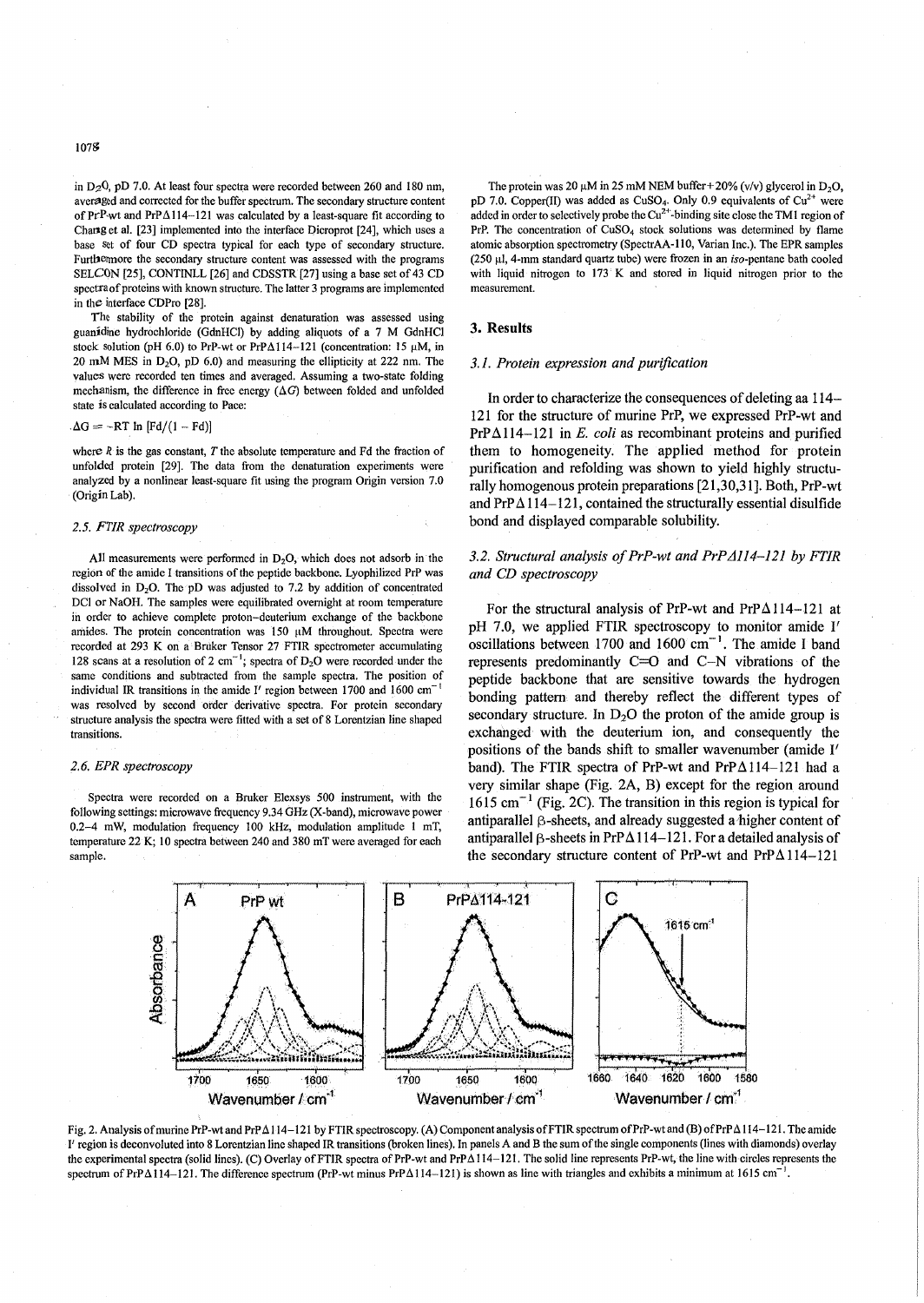| Table 1 |                                                                        |
|---------|------------------------------------------------------------------------|
|         | Component analysis of FTIR spectra of PrP-wt and $PrP_{\Delta}114-121$ |

| Secondary structure         | Amide I'                         | PrP-wt                                   | $PrPA114-121$                            |  |  |
|-----------------------------|----------------------------------|------------------------------------------|------------------------------------------|--|--|
|                             | wavenumber<br>$\text{cm}^{-1}$ ) | Secondary<br>structure<br>content $(\%)$ | Secondary<br>structure<br>content $(\%)$ |  |  |
| Antiparallel $\beta$ -sheet | 1615                             | 10.1                                     | 11.9                                     |  |  |
| Parallel B-sheet            | 1629                             | 15.0                                     | 16.2                                     |  |  |
| $\beta$ -turn               | 1664, 1675                       | 17.1                                     | 18.0                                     |  |  |
| random coil                 | 1643                             | 35.2                                     | 31.9                                     |  |  |
| $\alpha$ -helix             | 1653                             | 22.6                                     | 22.0                                     |  |  |

the spectra were fitted by a set of 8 Lorentzian line shaped IR transitions (Fig. 2B). Six out of 8 transitions could be assigned to contributions of  $\alpha$ -helix (1652 cm<sup>-1</sup>),  $\beta$ -sheet (1631 cm<sup>-1</sup>), turns ( $\sim$ 1664 cm<sup>-1</sup> and  $\sim$ 1676 cm<sup>-1</sup>), and random coil  $(1642 \text{ cm}^{-1})$  (Table 1). Two bands at 1587 and 1564 cm<sup>-1</sup> were assigned to contributions of amino acid sidechains. Integration of the 6 bands revealed for both proteins a content of 22%  $\alpha$ helix,  $25-28\%$   $\beta$ -sheet,  $17-18\%$   $\beta$ -turns, and  $32-35\%$  random coil (Table 1). The analysis revealed clearly a structural difference between PrP-wt and PrP $\Delta 114-121$ . PrP $\Delta 114-121$ displayed a higher content of antiparallel as well as parallel  $\beta$ sheets and  $\beta$ -turns and correspondingly a lower random content than PrP-wt.

In order to estimate the consequences of deleting residues 114-121 might have for the structure of PrP, we performed secondary structure predictions for the PrP peptides aa 100-150 and the corresponding deletion mutant by nnPredict [32]. The prediction for the wt peptide is in reasonable agreement with the structure of mouse PrP 121-231 as determined by NMR [33]. The first  $\beta$ -sheet encompassing residues 128-131 is predicted by nnPredict and there is some propensity (Fig. 3) for an  $\alpha$ -helix at the position of helix 1 (residues 144-153) of mouse PrP [33]. Furthermore, a long hydrophobic helix (108-119) is predicted in the TMl region (residues 111-134). This helix is present in PrP when it is inserted in the membrane, whereas PrP in solution does not show any secondary structure of this region at pH 4.5 or pH 7.0 [34,35]. The prediction for the corresponding peptide (PrP 100-150,  $\Delta$ 114-121) suggests that the deletion eliminates the possibility of  $\alpha$ -helix formation, but instead supports the formation of another short  $\beta$ -sheet at residues 108-110. This short  $\beta$ -sheet could align antiparallel to the existing  $\beta$ -sheets and give rise to the observed signal in FTIR.

In order to substantiate the changes in secondary structure observed by FTIR spectroscopy, we recorded CD spectra of PrP-wt and PrP $\Delta$ 114-121 for secondary structure analysis (Fig. 4). CD spectra were recorded between 180 and 260 nm, which is a prerequisite for reliable estimates of the secondary structure content. Overlay of the CD spectra of PrP-wt and  $PrP \Delta 114-121$ revealed that the latter exhibited more intense bands around 190 nm and 208 nm, but not at 222 nm (Fig. 4A). The constant intensity of the CD bands at 222 nm, where only  $\alpha$ -helices contribute significantly, suggests that the content of  $\alpha$ -helix did not change. The bands at 208 and 190 nm, on the other hand, contain spectral contributions from  $\beta$ -sheets,  $\beta$ -turns and random coil [27]. The calculated difference spectrum of  $PrP\Delta114-121$  minus PrP-wt resembles closely the spectrum of  $\beta$ -sheet structures computed from CD spectra of 15 different proteins  $[23]$  underlining that an additional  $\beta$ -sheet has formed  $(Fig. 4B)$ . For a quantification of the secondary structure in PrPwt and  $PrP\Delta114-121$ , the spectra were analyzed according to Chang et al. [23] and with the programs SELCON [25], CONTINLL [26] and CDSSTR [27]. The analysis revealed again a higher  $\beta$ -sheet content in PrP $\Delta$ 114-121, thus corroborating the results form FTIR spectroscopy. The results from FTIR and CD analysis are compared in Table 2.

Overall, the estimates of the secondary structure content by both spectroscopic techniques, FTIR and CD, are in good agreement. Noteworthy, both methods reveal that the deletion of residues 114-121 in PrP lead to an increase of 2-3% in  $\beta$ sheet content, and a concomitant  $1-3%$  decrease in random coil, whereas the  $\alpha$ -helix content stays constant. The data demonstrate that a part of the unstructured N-terminal domain of PrP-wt has converted into  $\beta$ -sheet in PrP $\Delta$ 114-121. The  $2-3\%$  higher content of  $\beta$ -sheet of secondary structure elements corresponds to four additional residues forming



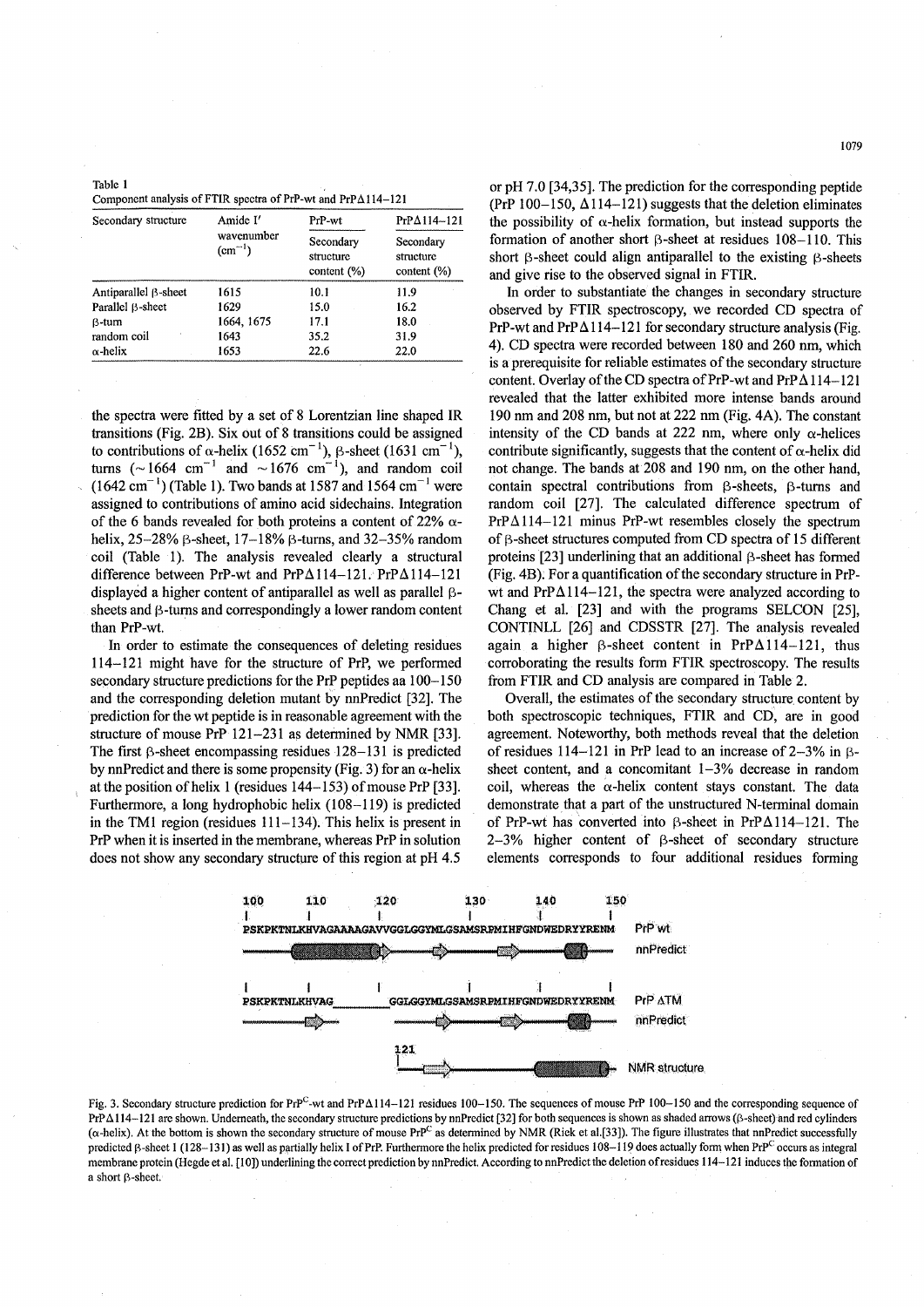

Fig. 4. (A) CD spectra of murine PrP-wt and PrP $\Delta 114-121$ . The spectrum of PrP-wt is shown as a solid line (-) and the spectrum of PrP $\Delta 114-121$  as line with spheres  $(-\bullet)$ . (B) CD difference spectrum of PrP $\Delta 114-121$  minus PrP-wt is shown as solid line (-) in comparison with the CD spectrum of a  $\beta$ -sheet structure computed from CD spectra of 15 different proteins (-A-). The computed spectrum was adapted from Chang et al. [23] and divided by 10 to overlay with the difference spectrum.

main-chain hydrogen bonds. In a  $\beta$ -sheet, this would account for an excess of  $\sim$  2 hydrogen bonds in PrP $\Delta$ 114-121compared to PrP-wt, which should stabilize protein. In order to test if  $PrP\Delta 114-121$  possesses higher conformational stability than PrP-wt, we performed chemical denaturation experiments.

# *3.3. Analysis of protein stability by chemical denaturation*

**PrP-wt** and  $PrP_{\Delta}114-121$  were unfolded by increasing concentrations of the denaturing agent GdnHCl, and the eIlipticity at 222 nm was recorded. The unfolding/folding of the C-terminal structured domain of PrP is fully reversible under these conditions [36]. The denaturation curves for both proteins are shown in Fig. 5. Analysis of the data by a least-square fit [29] yielded the difference in free energy  $\Delta G^0$  between folded and unfolded state. For PrP-wt a  $\Delta G^0$  of 21.4±0.3 kJ mol<sup>-</sup> was determined. A significantly higher stability with  $\Delta G^0$ equaling to  $24.8 \pm 0.4$  kJ mol<sup>-1</sup> was found for PrP $\Delta$ 114-121. The  $\Delta \Delta G^0$  of 3.4±0.3 kJ mol<sup>-1</sup> would account for 1-2 additional hydrogen bonds in PrP *LlI14-121.* Thus, the deletion of the amino acids 114-121 in PrP results in a stabilization of the overall protein structure.

# *3.4. EPR spectroscopic analysis of copper(JI) binding to PrP-wt*  and PrP ATM

The deleted residues 114-121 in PrP are located very closely to a  $Cu^{2+}$  binding site that is remote from the octarepeat

structure [9,37]. This site coordinates  $Cu^{2+}$  through the imidazole nitrogen of His 111 (His 110 in mouse PrP) and most likely through backbone nitrogen or one methionine sulphur [38-40]. In competition experiments it was shown that peptides encompassing the TM1 domain (aa 91-115) bind  $Cu^{2+}$ with higher affinity than the octarepeats (aa 58–91) [9].  $Cu^{2+}$ binding to this site induces  $\beta$ -sheet formation [9] and conversion of  $PrP^C$  into a protease-resistant species [41]. The peptide PrP 106-126 which harbors this  $Cu^{2+}$ -binding site, is cytotoxic  $[14,42,43]$  to  $PrP^C$ -expressing cells, and this sequence is essential for the conversion of  $PrP^C$  into  $PrP^{\text{Sc}}$  [44]. Interestingly,  $Cu^{2+}$  binding to this peptide promotes aggregation and the formation of fibrils [45].

We examined the effects of deleting residues 114-121 on the binding of  $Cu^{2+}$  to  $Pr^{PC}$  by EPR spectroscopy. Only 0.9 equivalents of Cu<sup>2+</sup> per PrP-wt or PrP $\Delta$ 114-121 were added. As this site displays higher affinity to  $Cu^{2+}$  than do the octarepeats, the added  $Cu^{2+}$  binds predominantly there [9].

EPR spectra of  $Cu^{2+}$ -bound PrP-wt and  $Cu^{2+}$ -bound  $PrP\Delta114-121$  were typical of type II Cu in a square planar geometry [46]. Both Cu-protein complexes exhibited the same g and *A* parameters,  $g_{\parallel} = 2.26$ ,  $A_{\parallel} = 17$  mT and in the  $g^{\perp}$  region a crossover at  $g=2.06$ . There were some differences in the  $g^{\perp}$ region (Fig. 6A, B) which indicate the presence of a small amount of a radical in the PrP-wt sample. The EPR parameters  $g_{\parallel}$  and  $A_{\parallel}$  are sensitive to the geometry and nature of the bound ligands. Comparison of the parameters obtained here with those from several model compounds suggests that  $Cu^{2+}$  is coordinated by a set of *N/O* ligands [46]. The  $g^{\perp}$  region was

| Table 2 |  |  |
|---------|--|--|
|         |  |  |

| Secondary structure content of PrP-wt and PrP $\Delta$ 114-121 |  |
|----------------------------------------------------------------|--|
|                                                                |  |

| PrP<br>Method         | Wt          |                 |               |               | $\Delta$ 114-121 |      |          |               |               |        |
|-----------------------|-------------|-----------------|---------------|---------------|------------------|------|----------|---------------|---------------|--------|
|                       | <b>FTIR</b> | CD              |               |               | FTIR             | .CD  |          |               |               |        |
|                       |             | <b>CONTINLL</b> | <b>SELCON</b> | <b>CDSSTR</b> | Chang            |      | CONTINLL | <b>SELCON</b> | <b>CDSSTR</b> | Change |
| $\alpha$ -helix (%)   | 22.6        | 20.0            | 19.2          | 18.6          | 20.4             | 22.0 | 20.1     | 19.1          | 18.6          | 20.7   |
| $\beta$ -sheet $(\%)$ | 25.1        | 24.9            | 26.5          | 25.6          | 21.6             | 28.1 | 26.2     | 28.4          | 26.9          | 24.1   |
| $\beta$ -turn $(\%)$  | 17.1        | 21.7            | 22.0          | 22.4          | 22.7             | 18.0 | 21.1     | 21.1          | 22.6          | 20.7   |
| Random coil (%)       | 35.2        | 33.4            | 33.4          | 33.3          | 35.6             | 31.9 | 32.6     | 30.9          | 32.6          | 34.5   |

Comparison of CD and FTIR data.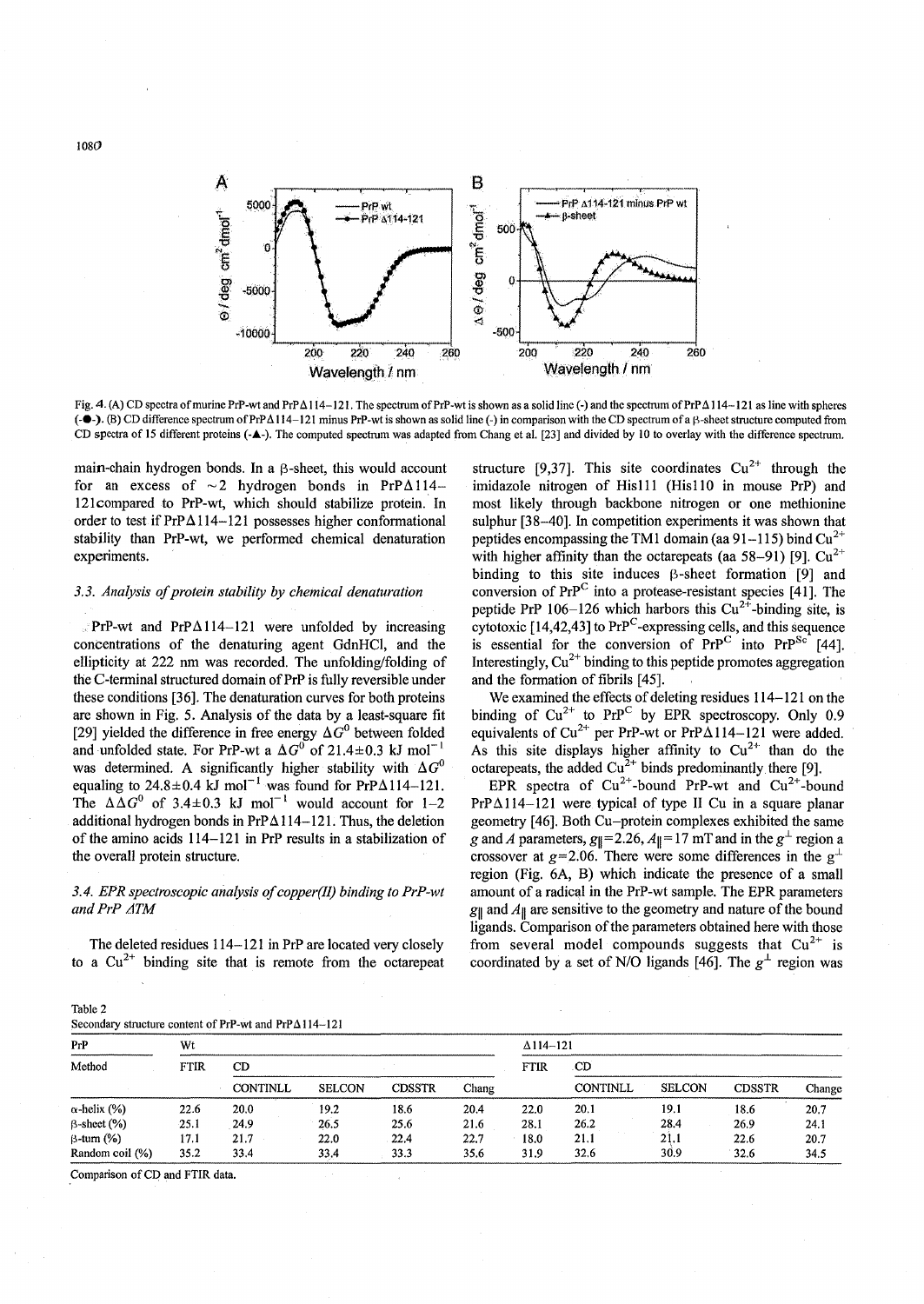

Fig. 5. Stability of murine PrP-wt and PrP $\Delta 114-121$  assessed by chemical denaturation with GdnHCl. Denaturation curves of PrP-wt (A) and PrP $\Delta 114-121$  (B) are shown.

further analyzed by taking the derivative of the recorded spectra to resolve for additional splittings from coordinated nitrogens  $(I=1$  for <sup>14</sup>N). At least seven equidistant lines could be resolved



Fig. 6.  $Cu^{2+}$  binding to PrP-wt and PrP $\Delta$ 114-121 monitored by EPR spectroscopy. Protein 20  $\mu$ M in 25 mM NEM buffer+20% (v/v) glycerol in 0 20, pO 7.0. Instrument settings: microwave frequency, 9.342 GHz; microwave power, 2 m W; modulation amplitude, I mT, temperature, 22 K. (A) Upper black trace, PrP-wt; red trace, PrP $\Delta 114-121$ . (B) g<sup>t</sup> region of Cu<sup>2+</sup>-PrP-wt and Cu<sup>2+</sup>- $PrP\Delta114-121$ . The lower traces represent the first derivative of the recorded spectra to document the presence of additional splittings due to nitrogen couplings.

(splitting  $\approx$  1.4 mT; Fig. 6B) which were attributed to nitrogen superhyperfine coupling of 3–4 nitrogen atoms bound to  $Cu^{2+}$ . This is in agreement with a recent study on  $Cu^{2+}$ -binding to the PrP 90-126 peptide [47] and further supported by a EXAFS study which suggests that  $Cu^{2+}$  is coordinated by one S and three N atoms to the PrP 106-114 peptide [39,40]. In summary, the  $Cu^{2+}$  binding to the PrP protein was marginally affected, if at all, by the deletion of residues 114-121.

### 4. Discussion

In this study, we investigated the influence of the deleting residues 114-121 of mouse PrP on protein structure, stability and  $Cu<sup>2+</sup>$  binding properties. Previous work in scrapie-infected cell cultures had shown that this deletion mutant is resistant to conversion into PrP<sup>Sc</sup> [17]. FTIR spectroscopic analysis in this study revealed a higher content of  $\beta$ -sheet structure in the mutant protein. The CD spectra obtained in the present study are very similar to those of mouse PrP 23-231 or human PrP 23- 231 in previous studies [21,34] and the CD intensity at 222 nm of  $-8.000$  to  $-9.000$  deg dmol<sup>-1</sup> cm<sup>2</sup> demonstrate a content of 20-22%  $\alpha$ -helix in PrP-wt (23-231). Thus, the proteins prepared in the different studies have the same secondary structure content. By contrast, the secondary structure content of mouse PrP as derived from the NMR structure of mouse PrP 121-231 [33] and assuming that the N-terminal region 23-121 is not folded yields about 27.7%  $\alpha$ -helical content. Clearly, the secondary structure content calculated by CD and FTIR spectroscopy deviates from the structure determined by NMR spectroscopy. The difference is more pronounced comparing the  $\beta$ -sheet content of PrP<sup>C</sup> calculated by CD and FTIR spectroscopy with the structural data. Again, assuming that the Nterminal part of PrP-wt  $(23-121)$  contains no  $\beta$ -sheet, one calculates the  $\beta$ -sheet content from the NMR structural data to 2%, whereas the CD and FTIR spectroscopic data strongly support a  $\beta$ -sheet content of 25-28%. The content of  $\beta$ -turns in the structures of mouse  $Pr^{C}$  23-231 was judged from the structural information on mouse  $PrP^C$  121-231 and from the structural data of three octarepeats (human PrP 61-84) determined by NMR [48] using the program STRIDE [49].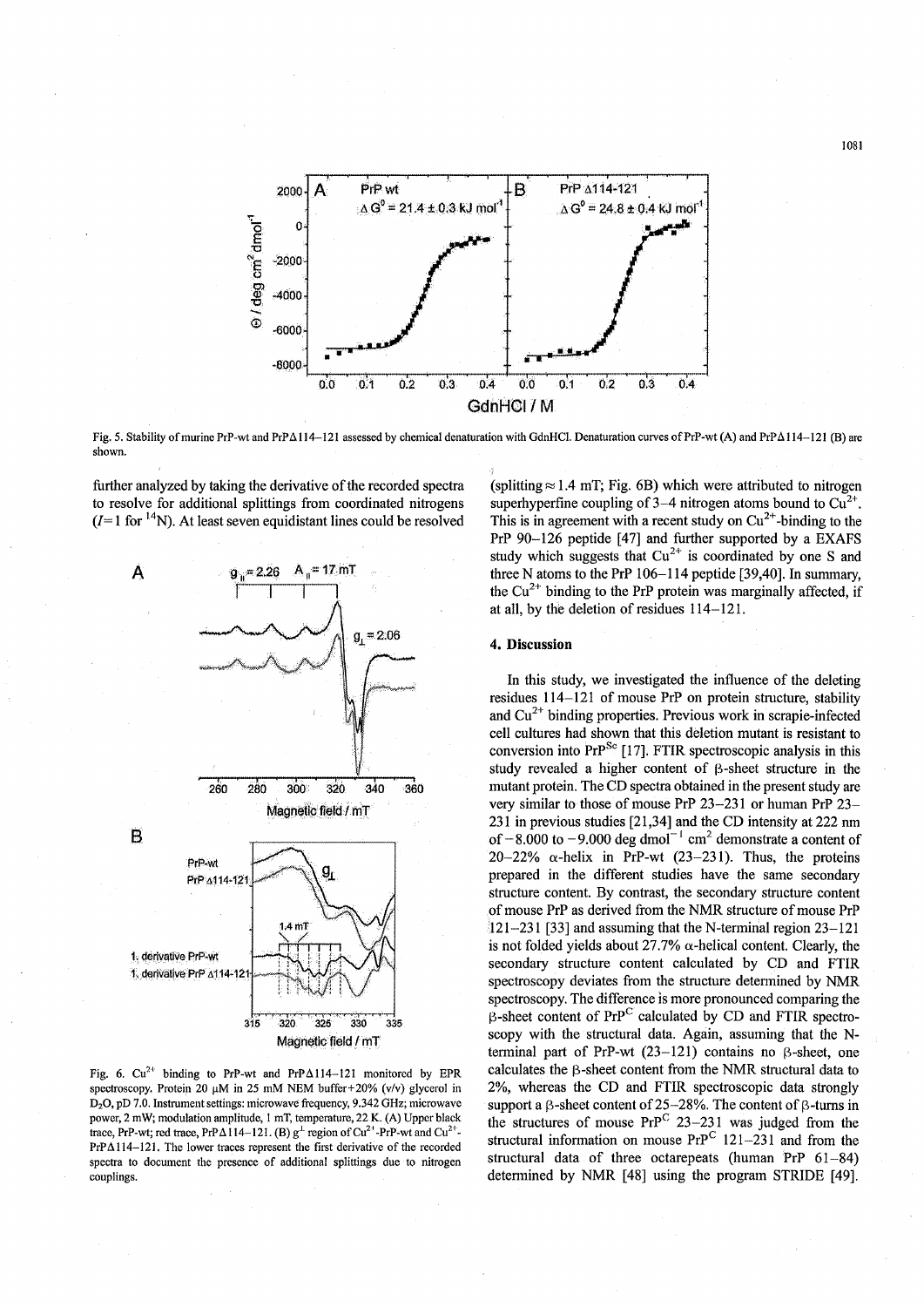1082

Assuming that the other regions of the N-terminal domain 23– 121 adopt a random coil conformation one calculates the B-turn content to 22%. This value is in fair agreement with the values obtained from FTIR and CD spectroscopy (17-21%, Table 2). The largest uncertainty in the calculation of the secondary stmcture content arises from the lack of structural data for the N-terminal region. Two NMR studies have shown that this region does not adopt a complete random coil conformation. Especially the octarepeat regions form  $\beta$ -turns [48], and further regions in the N-terminus encompassing at least 10 more residues exist in mixed populations of random coil and a structured state [50]. However, the apparent deviation in secondary structure content determined by NMR and calculated from CD and FTIR spectra is most likely due to incorrect assignments of  $\beta$ -turn and  $\beta$ -sheet transition bands in FTIR as well as in CD spectroscopy. We performed our fits and assignments of FTIR bands in agreement with recent FTIR studies on PrP [51-53] or general studies on protein secondary structure analysis [54]. However, there is also a detailed spectroscopic study on  $\beta$ -turns, where the authors assign a band around 1640 cm<sup>-1</sup> of the amide I region (*i.e.*  $\sim$  1635 cm<sup>-1</sup> in  $D<sub>2</sub>O$ ) to  $\beta$ -turn instead to  $\beta$ -sheets [55]. The situation is similar in CD spectroscopy. A study showed that the  $\beta$ -turns type I and type II contribute differently to the CD spectrum and can largely overlay the bands of  $\beta$ -sheet structures [56]. Therefore the quantification of all secondary structure components by FTIR and CD spectroscopy remains difficult. Nevertheless, the comparison of the spectra of PrP<sup>C</sup>-wt and PrP $\Delta$ 114-121 yields valuable information on structural changes in the deletion mutant. We identified an increase of a band centered at 1615 cm<sup>-1</sup> in the amide I' region of PrP $\Delta$ 114-121 (Fig. 3). The assignment of this band to antiparallel  $\beta$ -sheets is well established and is evidence for an additional short  $\beta$ -sheet in  $PrP\Delta114-121$ . In general, antiparallel  $\beta$ -sheets are more reliably estimated from FTIR spectra than from CD spectra [54]. The analysis of the CD spectra of PrP-wt and PrP $\Delta$ 114-121 (Fig. 4B) supports this observation (Table 2). The formation of a short  $\beta$ -sheet encompassing residues 110-112 in  $PrP\Delta114-121$  is also suggested by nnPredict (Fig. 3). It is in proximity to  $\beta$ -sheet 1 and might arrange antiparallel to this structure, thus stabilizing this region as confirmed by unfolding experiments using chemical denaturation (Fig. 5). The folding energy of PrP-wt 23-231 of  $-21.4 \pm 0.3$  kJ mol<sup>-1</sup> was very similar to the value determined by Homemann and Glockshuber [36] for PrP 121-231 with  $\Delta G^0 = -21.8 \pm 1.4$  kJ mol<sup>-1</sup> at pH 7.0 in 20 mM sodium phosphate buffer, suggesting that the Nterminal region does not significantly contribute to the overall stability of the protein. The increased stability of  $PrP \triangle 114-121$ with a folding energy of  $-24.8 \pm 0.4$  kJ mol<sup>-1</sup> accounts for approximately I or 2 additional hydrogen bonds, as expected by the formation of a short strand of antiparallel  $\beta$ -sheet.

The small changes in the overall structure of  $PrP_{\Delta}114-121$ compared to PrP-wt argue for an at least partial preservation of PrP's physiological function. This is supported by our recent observation that expression of PrP $\Delta$ 114-121 in mice on a  $Prp^{-1}$  background, which did not cause any pathogenic effect by itself, diminished the pathogenic effect of the deletion

mutant PrP $\Delta$ 32-134 in transgenic mice [19] although the rescue effect was weaker than that of PrP-wt [57,58]. **In** stark contrast, co-expression of  $PrPA114-121$  aggravated the pathogenic effect of another deletion mutant,  $PrP_{\Delta}$ 94-134 (termed PrP $\Delta$ CD), that is rescued by PrP-wt [19], which is clear evidence for a fundamental difference between  $PrP_{\Delta 114-121}$ and PrP-wt at the functional level. Interestingly, our recent topology studies revealed that deletion of residues 114-121 leads to the complete loss of the transmembrane topology and of  $\alpha$ -cleavage of PrP<sup>C</sup> [59].

The structural changes in  $PrP_{\Delta 114-121}$  discovered in the present work point to two possible mechanisms of how the deletion of residues 114-121 might abolish the conversion into PrP<sup>Sc</sup>. The first possibility is that the region around the deletion is required for transient destabilization followed by structural conversion of  $PrP^C$  into  $PrP^{Sc}$  as indicated by several studies  $[17,18,44,60]$ . The minimal infectious unit is represented by  $PrP^{Sc}$  that is based on the conversion of " $PrP^{C}106$ ", representing a molecule with deletion of both, residues 23-88 and 141- 176, yet comprising the region 90-121 [16]. It was shown that the region around residues 109-120 undergoes a major conformational change in PrP<sup>Sc</sup>, since antibodies directed against this region recognize  $Pr^{p^C}$  but not  $Pr^{p^{\text{Sc}}}$  [61]. Therefore some structural change in the TM1 region seems to be required for the transition of  $PrP^C$  into  $PrP^{Sc}$ . Our results suggest that in  $PrP_{\Delta}114-121$  this region is stabilized by an additional  $\beta$ -sheet, which might represent an additional energetic barrier blocking the pathway of PrP<sup>C</sup> to PrP<sup>Sc</sup> conversion. Although a study by Liemann and Glockshuber [62] has shown that destabilization of  $PrP^C$  is not a general mechanism underlying the formation of  $PrP^{Sc}$ , the reverse conclusion that stabilization of  $PrP^{C}$  blocks conversion to  $PrP^{Sc}$  still can hold true. Indeed a study by Baskakov et al. [63] strongly supports this hypothesis. Baskakov et al. demonstrated that there is an energetic barrier between the  $\alpha$ -helical state and the energetically favored  $\beta$ sheet rich state. The  $\alpha$ -helical PrP<sup>C</sup> is kinetically trapped in a local minimum separated by a large energetic barrier from the  $\beta$ -sheet rich state, which is most likely similar to PrP<sup>Sc</sup>. Thus, the increase of the energetic barrier by a stabilization of  $PrP_{\Delta}114-121$  forms a deeper trap for the  $\alpha$ -helical PrP<sup>C</sup> and blocks conversion into PrP<sup>Sc</sup>.

The second possibility of how the conversion of  $PrP_{\Delta}114-$ 121 into  $PrP^{Sc}$  might be blocked is the loss of the binding site between PrP<sup>C</sup> and PrP<sup>Sc</sup>. Association between PrP<sup>C</sup> and PrP<sup>Sc</sup> is required for the conversion of  $PrP^C$  and  $PrP^{Sc}$  accumulation. Norstrom and Mastrianni [18] presented evidence that the palindromic sequence AGAAAAGA (residues 112-119) is necessary for the binding of  $PrP^C$  to  $PrP^{\text{Sc}}$ . One cannot exclude that the binding occurs also via neighboring residues close to the palindromic sequence. We observed that the deletion of residues  $114-121$  led to the formation of a short  $\beta$ -sheet most likely close to this site. Deletion of residues  $112-119$  may well result in a similar structural change. Such a conformational change might cover the recognition site between  $Pr^{C}$  and  $Pr^{S_{C}}$ and therefore block the conversion of PrP $\Delta$ 114-121 into PrP<sup>Sc</sup>.

However, the second possibility describing the loss of the binding site in PrP $\Delta$ 114-121 cannot explain the observed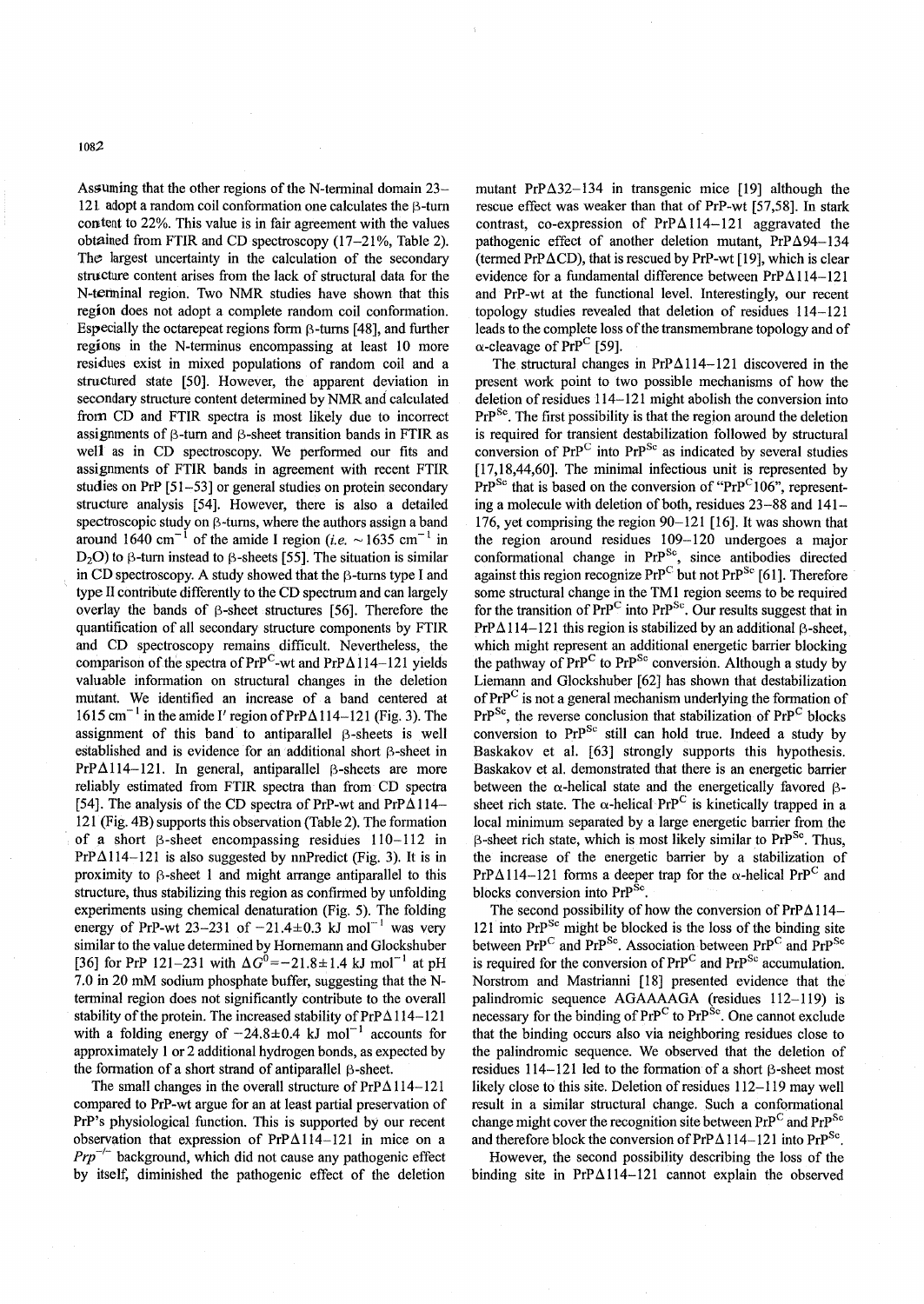phenotype of a dominant-negative effect on prion propagation [17]. The first model presented above including an additional  $\beta$ -sheet that energetically blocks the conversion of PrP $\Delta$ 114– 121 into  $PrP^{Sc}$  can indeed provide an explanation for the observed dominant-negative effect. The overall similar structure between  $PrP\Delta114-121$  and  $PrP^C$ -wt still enables the binding of the mutant to  $PrP^{Sc}$ . The deletion, however, renders the molecule inert with respect to the conversion process. This will break the chain of  $PrP^{Sc}$  accumulation and should ultimately prevent disease progression. Future prion inoculation studies of the transgenic mice carrying the PrP $\Delta$ 114-121 gene [19] will be instrumental to verify *in vivo* the model proposed here.

# **Acknowledgements**

We gratefully acknowledge the funding by the Deutsche Forschungsgemeinschaft through the "TransRegio-SFB **11**  Konstanz-Ziirich, Structure and function of membrane proteins", as well as by the EU Commission through the FP6 Network of Excellence "NeuroPrion"/subproject PrioGen.

#### **References**

- [I] S.B. Prusiner, Prions, Proc. Natl. Acad. Sci. U. S. A. 95 (1998) 13363-13383.
- [2] S.B. Pnisiner, M. Scott, D. Foster, K.M. Pan, D. Groth, C. Mirenda, M. Torchia, S.L. Yang, D. Serban, G.A. Carlson, et aI., Transgenctic studies implicate interactions between homologous PrP isoforms in scrapie prion replication, Cell 63 (1990) 673-686.
- [3] R. Chiesa, D.A. Harris, Prion diseases: what is the neurotoxic molecule? Neurobiol. Dis. 8 (2001) 743-763.
- [4] S. Brandner, A. Raeber, A. Sailer, T. Blättler, M. Fischer, C. Weissmann, A. Aguzzi, Normal host prion protein (PrP<sup>C</sup>) is required for scrapie spread within the central nervous system, Proc. Natl. Acad. Sci. U. S. A. 93 (1996) 13148-13151.
- [5] G. Mallucci, A. Dickinson, J. Linehan, P.C. Klohn, S. Brandner, J. Collinge, Depleting neuronal PrP in prion infection prevents disease and reverses spongiosis, Science 302 (2003) 871-874.
- [6] H. Büeler, A. Aguzzi, A. Sailer, R.A. Greiner, P. Autenried, M. Aguet, C. Weissmann, Mice devoid of PrP are resistant to scrapie, Cell 73 (1993) 1339-1347.
- [7] C,J. Choi, A. Kanthasamy, V. Anantharam, A.G. Kanthasamy, Interaction of metals with prion protein: possible role of divalent cations in the pathogenesis of prion diseases, Neurotoxicology 27 (2006) 777-787.
- [8] G.L. Millhauser, Copper binding in the prion protein, Acc. Chem. Res. 37 (2004) 79-85.
- [9] C.E. Jones, S.R. Abdelraheim, D.R. Brown, J.H. Viles, Preferential Cu<sup>2+</sup> coordination by His96 and His111 induces  $\beta$ -sheet formation in the unstructured amyloidogenic region of the prion protein, J. Biol. Chem. 279 (2004) 32018-32027.
- [10] R.S. Hegde, 1.A. Mastrianni, M.R. Scott, K.A. DeFea, P. Tremblay, M. Torchia, S.J. DeArmond, S.B. Prusiner, V.R. Lingappa, A transmembrane form of the prion protein in neurodegenerative disease, Science 279 (1998) 827-834.
- [11] R.S. Hegde, P. Tremblay, D. Groth, S.J. DeArmond, S.B. Prusiner, V.R. Lingappa, Transmissible and genetic prion diseases share a common pathway of neurodegeneration, Nature 402 (1999) 822-826.
- [12] G. Forloni, N. Angeretti, R. Chiesa, E. Monzani, M. Salmona, O. Bugiani, F. Tagliavini, Neurotoxicity of a prion protein fragment, Nature 362 (1993) 543-546.
- [13] L. De Gioia, C. Selvaggini, E. Ghibaudi, L. Diomede, O. Bugiani, G. Forloni, F. Tagliavini, M. Salmona, Conformational polymorphism of the

amyloidogenic and neurotoxic peptide homologous to residues 106-126 of the prion protein, J. BioI. Chem. 269 (1994) 7859-7862.

- [14] J. Ciesielski-Treska, N.J. Grant, G. Ulrich, M. Corrotte, Y. Bailly, A.M. Haeberle, S. Chasserot-Golaz, M.F. Bader, Fibrillar prion peptide (106-126) and scrapie prion protein hamper phagocytosis in microglia, Glia 46 (2004) 101-115.
- [15] M. Ettaiche, R. Pichot, 1.P. Vincent, 1. Chabry, *In vivo* cytotoxicity of the prion protein fragment 106-126, 1. BioI. Chem. 275 (2000) 36487-36490.
- [16] T. Muramoto, M. Scott, F.E. Cohen, S.B. Prusiner, Recombinant scrapie-like prion protein of 106 amino acids is soluble, Proc. Natl. Acad. Sci. U. S. A. 93 (1996) 15457-15462.
- [17] C. Hölscher, H. Delius, A. Bürkle, Overexpression of nonconvertible  $PrP^C$ delta114-121 in scrapie-infected mouse neuroblastoma cells leads to *trans-dominant inhibition of wild-type PrP<sup>Sc</sup> accumulation, J. Virol. 72* (1998) 1153-1159.
- [18] E.M. Norstrom, J.A. Mastrianni, The AGAAAAGA palindrome in PrP is required to generate a productive  $PrP^{Sc}-PrP^{C}$  complex that leads to prion propagation, 1. BioI. Chem. 280 (2005) 27236-27243.
- [19] F. Baumann, M. Tolnay, C. Brabeck, J. Pahnke, U. Kloz, H.H. Niemann, M. Heikenwalder, T. RUlicke, A. BUrkle, A. Aguzzi, Lethal recessive myelin toxicity of prion protein lacking its central domain, Embo J. 26 (2007) 538-547.
- [20] A. Li, H.M. Christensen, L.R. Stewart, K.A. Roth, R. Chiesa, D.A. Harris, Neonatal lethality in transgenic mice expressing prion protein with a deletion of residues 105-125, Embo J. 26 (2007) 548-558.
- [21] R. Zahn, C. von Schroetter, K. WUthrich, Human prion proteins expressed in *Escherichia coli* and purified by high-affinity column refolding, FEBS Lett. 417 (1997) 400-404.
- [22] T.W. Thannhauser, Y. Konishi, H.A. Scheraga, Sensitive quantitative analysis of disulfide bonds in polypeptides and proteins, Anal. Biochem. 138 (1984) 181-188.
- [23] C.T. Chang, C.S. Wu, 1.T. Yang, Circular dichroic analysis of protein conformation: inclusion of the beta-turns, Anal. Biochem. 91 (1978) 13-31.
- [24] G. Deleage, C. Geourjon, An interactive graphic program for calculating the secondary structure content of proteins from circular dichroism spectrum, Compul. Appl. Biosci. 2 (1993) 197-199.
- [25] N. Sreerama, R.W. Woody, A self-consistent method for the analysis of protein secondary structure from circular dichroism, Anal. Biochem. 209 (1993) 32-44.
- [26] S.W. Provencher, J. Glöckner, Estimation of globular protein secondary structure from circular dichroism, Biochemistry 20 (1981) 33-37.
- W.C. Johnson, Analyzing protein circular dichroism spectra for accurate secondary structures, Proteins 35 (1999) 307-312.
- [28] N. Sreerama, R.W. Woody, Estimation of protein secondary structure from circular dichroism spectra: comparison of CONTIN, SELCON, and CDSSTR methods with an expanded reference set, Anal. Biochem. 287 (2000) 252-260.
- [29] C.N. Pace, Conformational stability of globular proteins, Trends Biochem. Sci. 15 (1990) 14-17.
- [30] R. Zahn, A. Liu, T. Luhrs, R. Riek, C. von Schroetter, F. Lopez Garcia, M. Billeter, L. Calzolai, G. Wider, K. WUthrich, NMR solution structure of the human prion protein, Proc. Natl. Acad. Sci. U. S. A. 97 (2000) 145-150.
- [31] R. Zahn, P. Güntert, C. von Schroetter, K. Wüthrich, NMR structure of a variant human prion protein with two disulfide bridges, J. Mol. BioI. 326 (2003) 225-234.
- [32] D.G. Kneller, F.E. Cohen, R. Langridge, Improvements in protein secondary structure prediction by an enhanced neural network, 1. Mol. BioI. 214 (1990) 171-182.
- [33] R. Rick, S. Hornemann, G. Wider, M. Billeter, R. Glockshuber, K. Wüthrich, NMR structure of the mouse prion protein domain PrP(121-321), Nature 382 (1996) 180-182.
- [34] S. Hornemann, C. Korth, B. Oesch, R. Rick, G. Wider, K. Wüthrich, R. Glockshuber, Recombinant full-length murine prion protein, mPrP(23- 231): purification and spectroscopic characterization, FEBS Lett. 413 (1997) 277-281.
- [35] L. Calzolai, R. Zahn, Influence of pH on NMR structure and stability of the